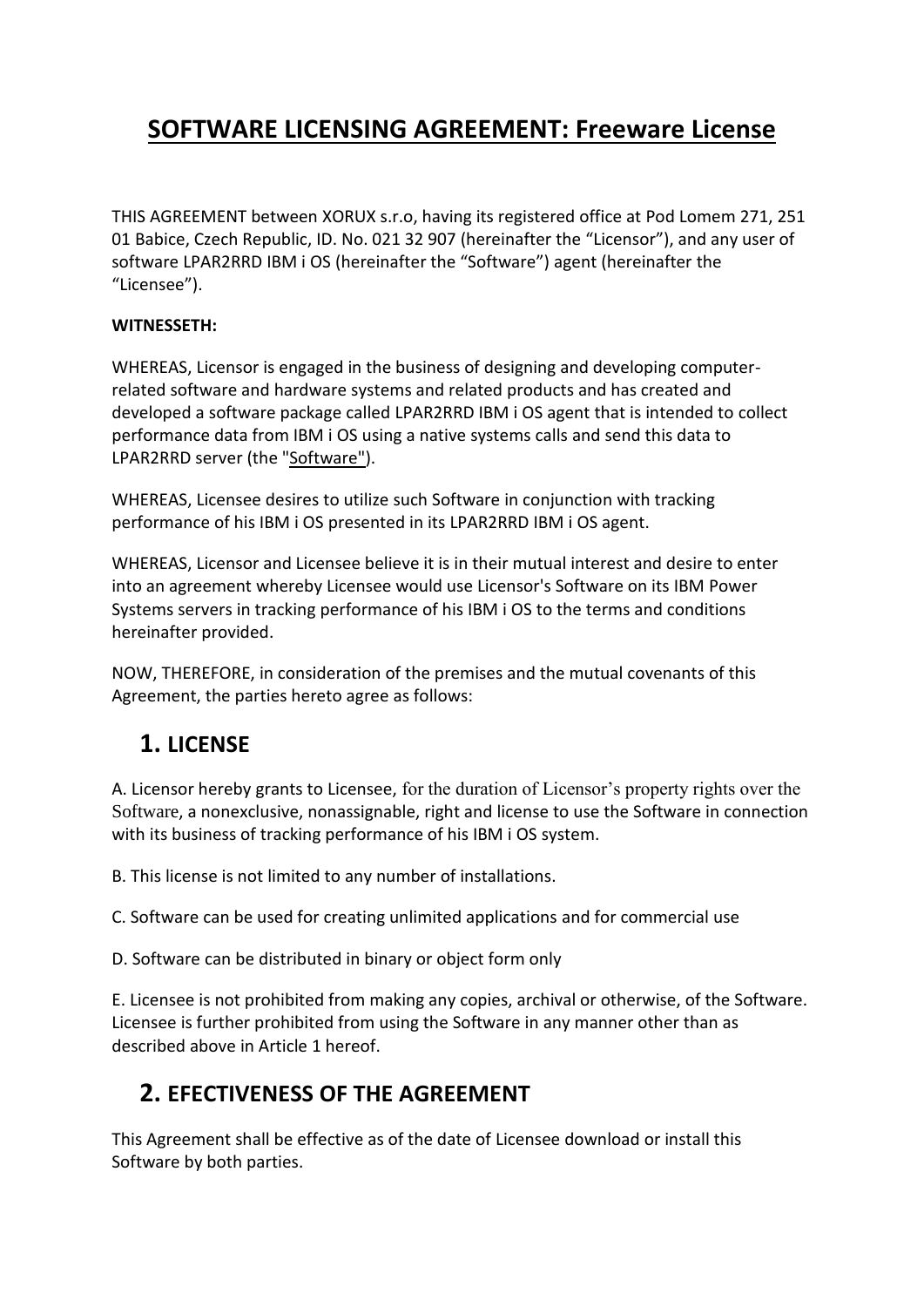### **3. COMPENSATION**

In consideration for the licenses granted hereunder Licensor agrees to provide Software and the license thereto for free as Freeware.

#### **4. INSTALLATION,**

A. Licensee shall install the Software on its own servers.

# **5. Liability:**

To the extent permitted under Law, The Software is provided under an AS-IS basis. Licensor shall never, and without any limit, be liable for any damage, loss of profit, cost, expense or any other payment incurred by Licensee as a result of Software's actions, failure, bugs and/or any other interaction between The Software and Licensee's end-equipment, computers, other software or any 3rd party, end-equipment, computer or services.

### **6. WARRANTIES**

A. Licensor further represents and warrants that it has no actual knowledge that the Software infringes any valid rights of any third party.

B. Licensor warrants that the Software will perform in accordance with the specifications provided in actual documentation available at web pages of Licensor.

C. "As-Is". The Software is provided "as is," with all faults, defects and errors, and without warranty of any kind.

D .Licensor does not warrant that the Software will be free of bugs, errors, viruses or other defects, and Licensor shall have no liability of any kind for the use of or inability to use the software, the software content or any associated service.

E. Intellectual Property: Licensor hereby warrants that The Software does not violate or infringe any 3rd party claims in regards to intellectual property, patents and/or trademarks and that to the best of its knowledge no legal action has been taken against it for any infringement or violation of any 3rd party intellectual property rights.

## **7. JURISDICTION AND DISPUTES**

A. This Agreement shall be governed by the laws of Czech Republic.

B. All disputes hereunder shall be resolved in the applicable courts of Czech Republic. The parties consent to the jurisdiction of such courts, agree to accept service of process by mail, and waive any jurisdictional or venue defenses otherwise available.